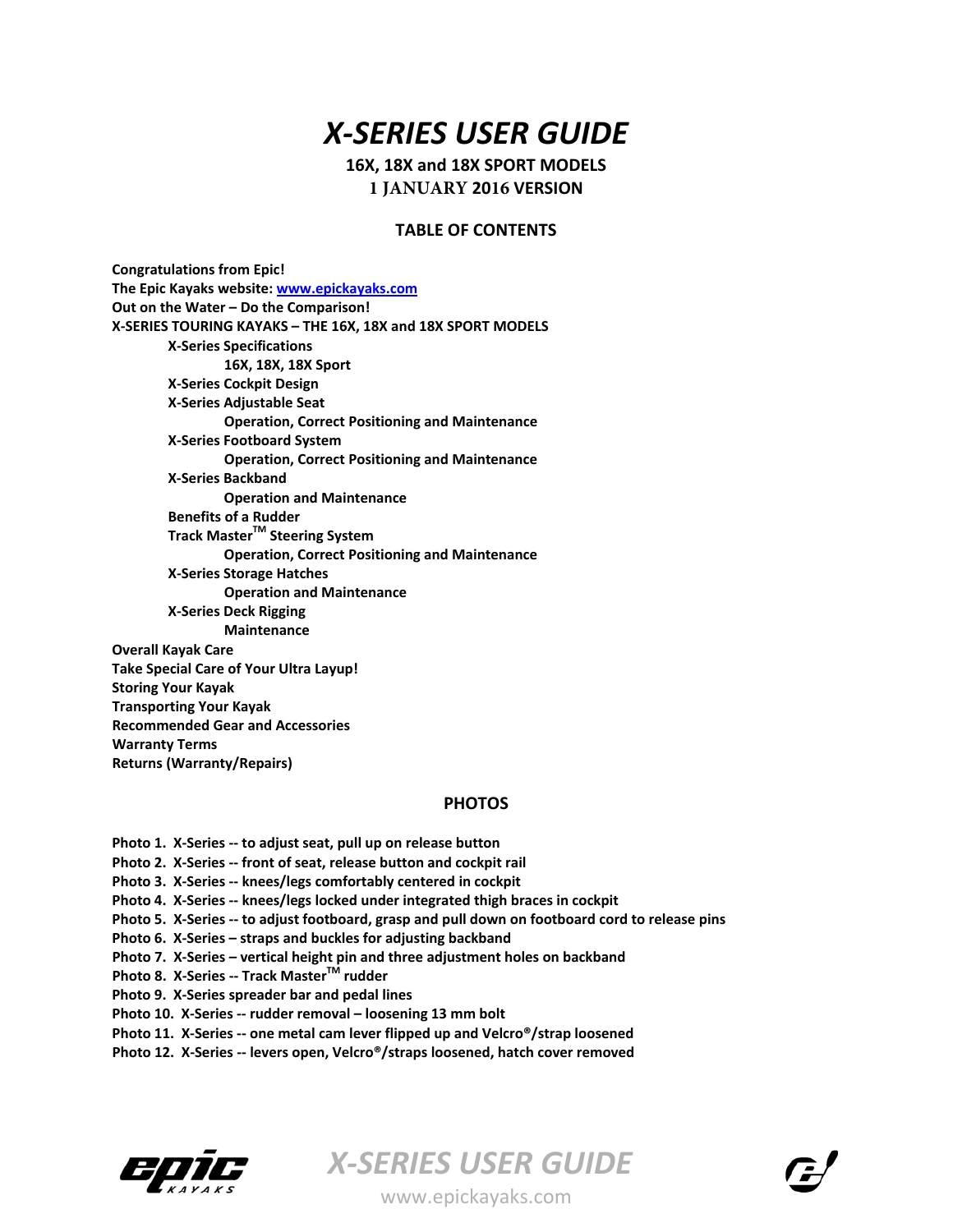**Congratulations** on your purchase of an Epic Kayak! Whether you're a beginning recreational paddler or a highly competitive racer, your new Epic kayak will improve your paddling experience. After enjoying the benefits of lightweight, well-designed racing equipment, it was a shock to us the first time we paddled with heavy, unrefined touring kayaks and paddles. We thought, "Why can't modern technology be used to build better touring equipment?" We've paddled the equivalent of six times around the world with 70 years combined experience in all water conditions. Our passion for paddling and knowledge of high-performance racing technology is contained in every Epic‐designed kayak and paddle. Our models are optimized for ease of handling, efficiency in the water, and to be extremely lightweight. We hope you enjoy our products as much as we do. See you on the water!

Greg Barton

2 X Olympic Gold Medalist

*www.epickayaks.com*

**The Epic Kayaks website** ensures you have convenient access to the latest paddling news and articles, tips, a convenient calendar of events, user guides and product information ‐‐ all at your fingertips! And/or choose to subscribe to our monthly Epic e‐newsletter and receive concise bulleted updates on a wide array of paddlesports happenings around the world.

Ease of navigation and content layout are key elements of the Epic website. We hope you enjoy the website as much as we do, and that it helps answer any questions you have regarding Epic and the exciting world of paddlesports. Feel free to contact us with any comments or questions at info@epickayaks.com.

## **Out on the Water – Do the Comparison!**

You probably know all about Epic's superior design features – after all, you decided to buy one! However, on the dock, at the beach, or while you're out on the water, note and compare these design features in your new Epic kayak!

- 1. **Full Waterline Length.** Nearly the full length of an Epic kayak is in the water. Our experience and testing have shown that long overhanging bows offer no benefit. A full-length waterline provides maximum efficiency going forward, and creates more volume in the bow for better rough water performance.
- 2. **Swede Form Shape.** A Swede form kayak is wider behind the seat for better stability, and narrower in the bow for a smooth entry into the water and a close efficient stroke.
- 3. **Advanced Rocker Profile.** The rocker in Epic kayaks has been optimized to provide superb handling in all water conditions.
- 4. **Front Deck Cutaways.** Epic's cutaway front deck design allows a close, efficient catch at the start of every stroke.
- 5. **Integrated Thigh Braces.** The thigh braces on an Epic kayak are molded under the deck of the cockpit. Paddlers can lock their knees under the thigh braces for rough water performance, or keep their knees centered in the middle of the cockpit to incorporate leg movement for more efficiency and power.
- 6. **Lightweight, High Tech Materials.** Epic kayaks are made with strong, durable, lightweight materials including carbon fiber, aramid fabric, fiberglass and a specially formulated epoxy resin which is stronger and tougher than polyester or vinyl ester resin. Epic's sandwich core construction process with these materials ensures our kayaks are noticeably lighter than any of the competition.
- 7. **Vacuum Infusion with Heat Cure.** Epoxy resin is infused into our kayaks under full vacuum. This eliminates voids and produces Epic's signature high strength and lightweight standards. After infusion, our boats are post-cured at elevated temperatures to create the strongest and lightest kayaks on the market.





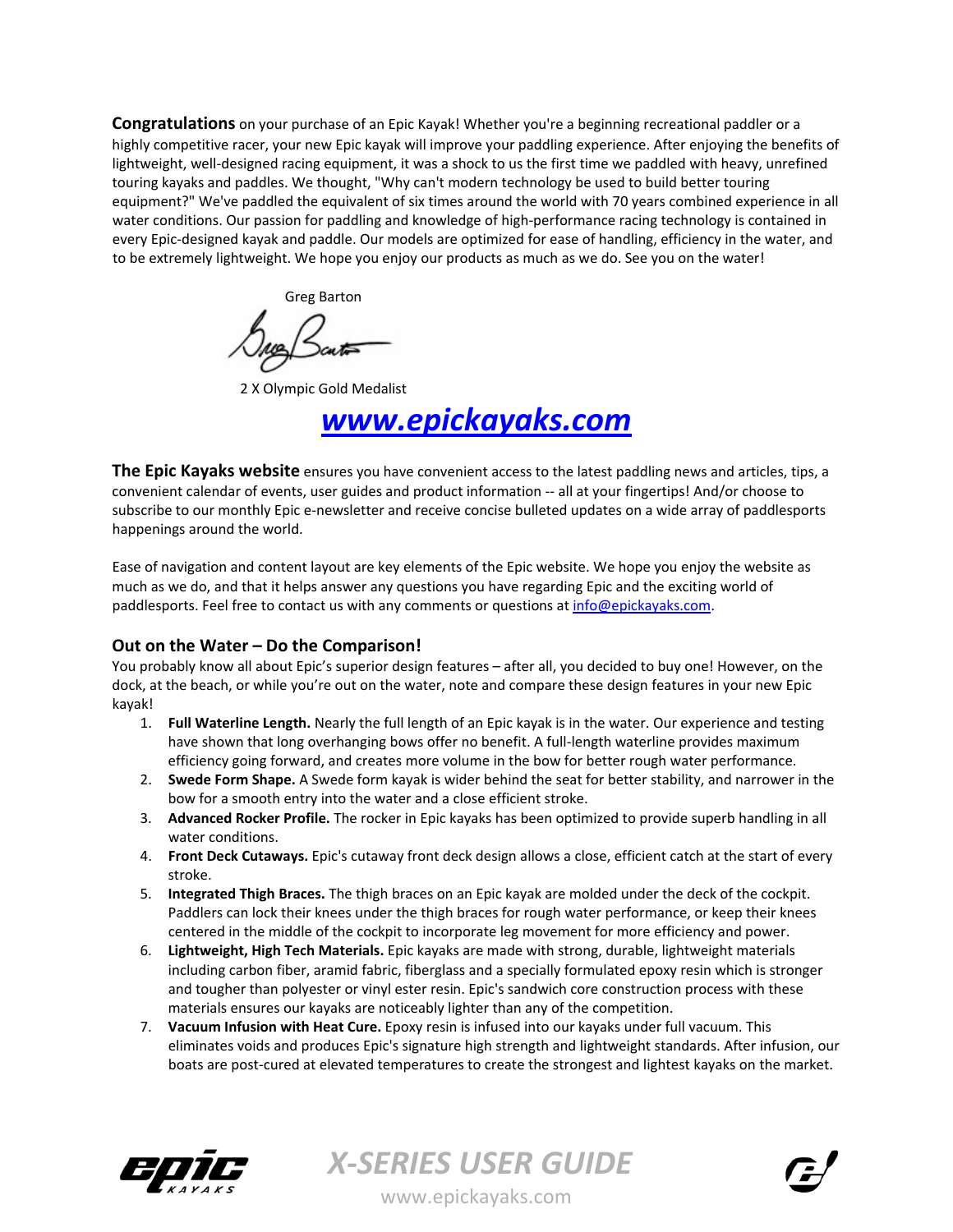# **X‐SERIES TOURING KAYAKS – THE 16X, 18X AND 18X SPORT MODELS**

# **X‐Series Specifications**

## **16X**

Length: 16'0" (4.88 m), Width: 23" (58.4 cm) Weights: Performance – 40 lbs/18.2 kg; Ultra – 34 lbs/15.5 kg

## **18X**

Length: 18'0" (5.49 m), Width: 22" (55.9 cm) Weights: Performance – 41 lbs/18.6 kg; Ultra – 35 lbs/16 kg

## **18X Sport**

Length: 18'0" (5.49 m), Width: 22" (55.9 cm) Weights: Performance – 42 lbs/19.1 kg; Ultra – 36 lbs/16.4 kg Note: the 18X Sport has ¾" wider waterline than the 18X

# **X‐Series Cockpit Design**

An important part of paddling a kayak is feeling a connection to the boat. A proper fit will allow you to use your body for propulsion, maneuvering, balance and general control.

To facilitate a better fit, many manufacturers design thigh braces in the cockpit of their kayaks. These thigh braces usually jut like wings from the inside of the cockpit ring, forward of the thighs, allowing the kayaker to lock their legs into the boat, providing a strong connection. This style of thigh brace satisfies the need for a connection to the boat, but has a major drawback. The paddler's legs remain in a locked position, thereby eliminating the freedom of movement and leg action that is essential for good paddling technique.

Epic Kayaks addresses this problem with a design that lengthens and widens the forward portion of the cockpit ‐‐ allowing ease of entry, and allowing more knee room. The extra room provides ample space for leg movement and flexing of the knees. You will be able to rotate through your stroke for much more comfortable and efficient paddling.

The need for a firm connection to your kayak has not been overlooked! The X‐Series cockpit design incorporates integrated thigh braces molded under the deck. Molded, rather than "wing‐style", thigh braces leave space for freedom of movement and will allow you to easily slide your legs under the thigh braces for a solid connection when you want one -- such as in rough water conditions, rolling, bracing or any other time you desire. Look forward to many safe and comfortable hours in your kayak with Epic's unique and thoughtful cockpit design!

Integrated thigh braces allow paddlers to keep their knees centered in the cockpit, much like an ICF K1 or Surf Ski. Racers and aggressive fitness paddlers require free range of movement and usually paddle with their knees centered and free of obstruction. This allows optimum rotation and transfer of power. Touring paddlers can benefit for the same reasons. The extra comfort and efficient paddling technique possible in the X-series cockpit will make the miles spent in the kayak more enjoyable, without any sacrifice in control.

Your comfortable and efficient paddling position is further enhanced by the X-Series' fully adjustable seat and footboard systems – read on for information on trimming out your new Epic kayak!



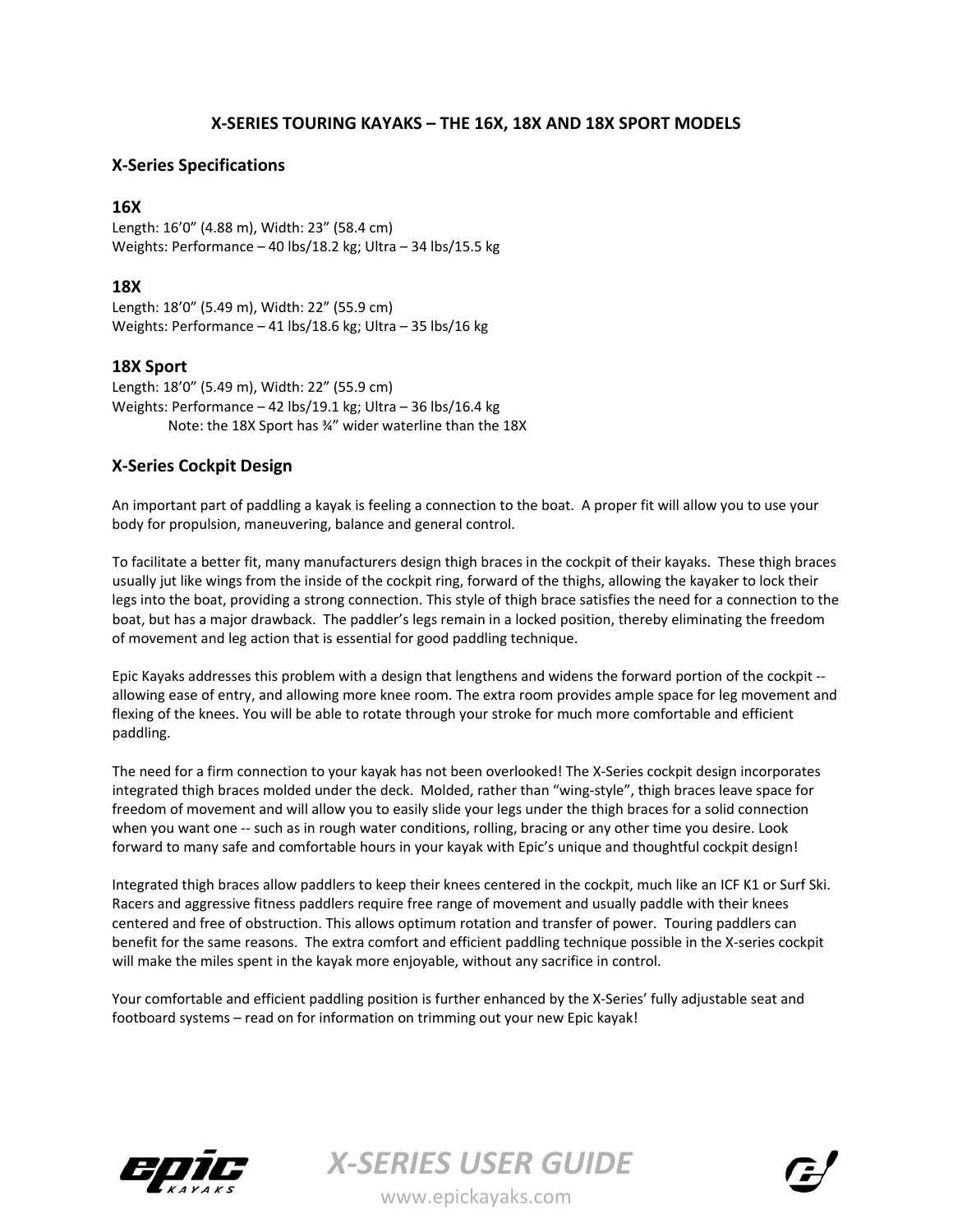# **X‐Series Adjustable Seat**

The X-Series seat is fully adjustable and specifically designed to complement and enhance the X-Series touring cockpit. The seat, integrated thigh braces and fully adjustable footboard work in concert to allow you to "trim out" your boat just the way you prefer.

### **Operation**

X‐Series seats slide forward and back on an integrated notched cockpit rail, centered in the bottom of your kayak (photo 2). To adjust the seat:

- 1. Reach into the cockpit and pull up on the release button located at the base (front) of your seat, releasing the locking pin (photo 1).
- 2. Slide the seat to the desired position.
- 3. Release the button and the pin will fall back into the rail, locking the seat into position. Apply some light pressure to the seat to ensure that the holes on the rail have captured the pin.



**Photo 1. X‐Series ‐‐ to adjust seat, pull up on release button Photo 2. X‐Series ‐‐ front of seat, release button and cockpit rail**

#### **Correct Positioning**

Actually there is no "correct" setting for the X‐Series seat and footboard. They are designed to allow you to find your right fit. Settings vary dramatically with different body types and paddling styles. Here is how we recommend getting started with your seat:

**FIRST**: With the seat all the way back, and the footboard all the way forward (towards the bow), sit down in your kayak. Look at your knees in relation to the integrated thigh braces at the forward end of the cockpit. Can you slide your legs/knees under the deck and into the thigh braces (photo 4)? If not, move your seat forward until this is possible. For initial large adjustments, we recommend getting out of your kayak to adjust your seat. From the same seat position you should be able to keep your legs centered in the cockpit, with a slight bend at the knees (photo 3), and/or slide them under the thigh braces (photo 4). Adjust your seat on the rail until this is possible.





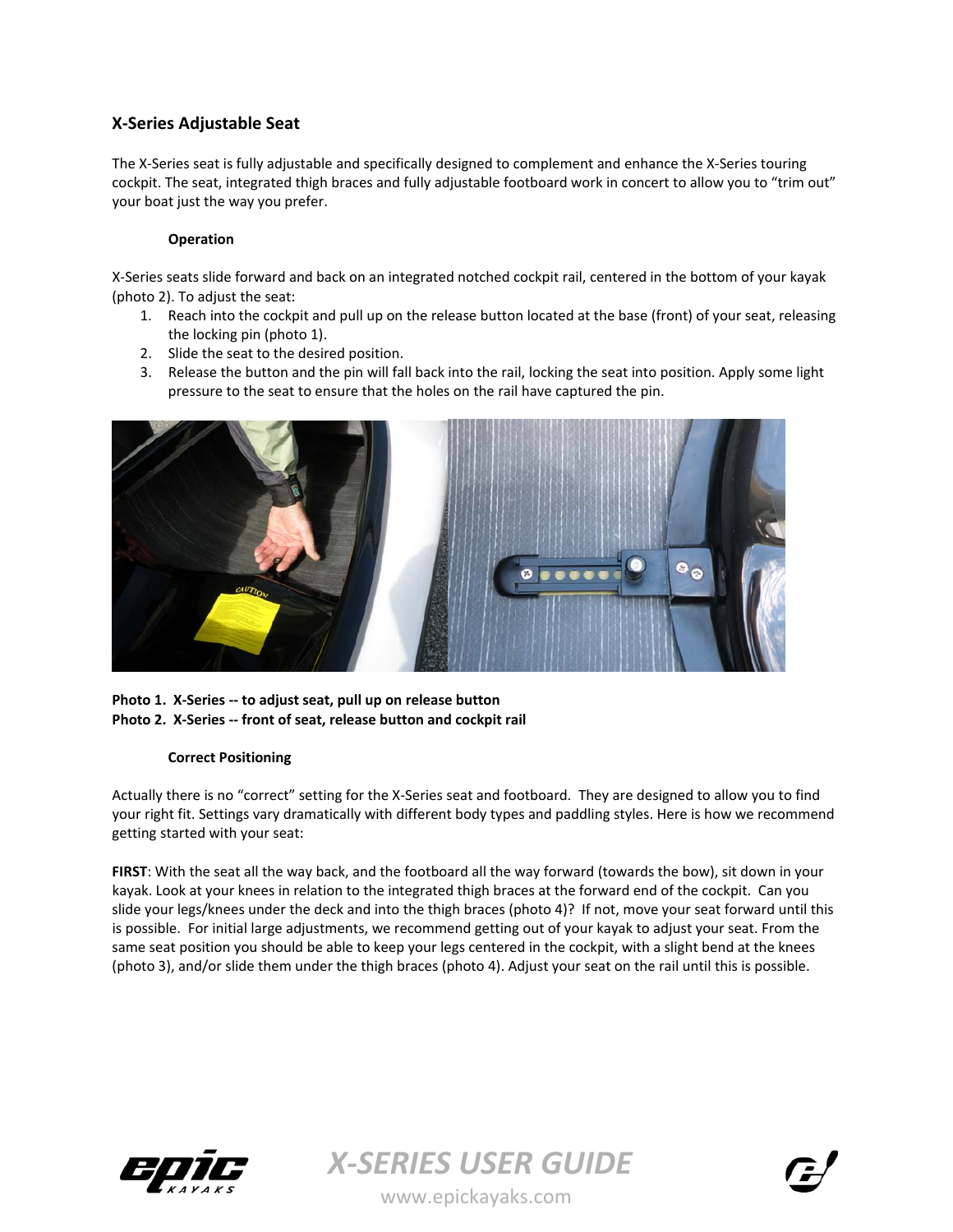



**SECOND**: Once the seat is at the desired setting, adjust your footboard. (NOTE: Specific footboard operation is outlined in the next section). Pull the footboard back to your feet until it facilitates both centered and locked (thigh brace) leg‐positions – complementing your seat position.

One notch in seat adjustment can make a surprising difference! Find the right position for your body type and paddling style.

Once you have your desired setting, it is unlikely that you will need to adjust it for personal use. Of course, if multiple paddlers use your boat, the versatility and ease of the X‐Series system allows each paddler to quickly set up the boat and get on the water.

#### **Maintenance**

A fresh water rinse is recommended after paddling to ensure the seat, rail and release pin remain in good working order and that any contaminants are removed. If you have difficulty adjusting your seat, make sure the seat, integrated rail and release pin are free of salt, grit and other contaminants. Do not regularly remove the seat for rinsing. An occasional light application of silicone spray on the notched rail will keep adjustments smooth.

## **The X‐Series Footboard System**

The X-Series footboard system is fully adjustable and consists of a one-piece carbon platform that runs from one side of the hull to the other. Two toe pedals on top of the platform operate the integrated Track-Master<sup>™</sup> rudder system. This versatile design allows flexible foot placement inside the boat. A centered foot and knee position allows better leg movement and full rotation for a more comfortable, powerful and efficient forward stroke. When paddling through rougher seas or when desiring more connection to your kayak for bracing and rolling, simply slide your feet to the sides of the footboard and lock your legs under the integrated thigh braces.

Before heading out on the water we recommend you custom fit your kayak on land. This process, including first the seat adjustment and then the footboard adjustment, is described in the previous section. Once you have the footboard set to your desired length, it remains in a locked position for paddling. Two pedals on top of the footboard operate the integrated rudder on the back of the kayak, and provide a solid platform to brace your legs while still allowing you to control the rudder with your toes.



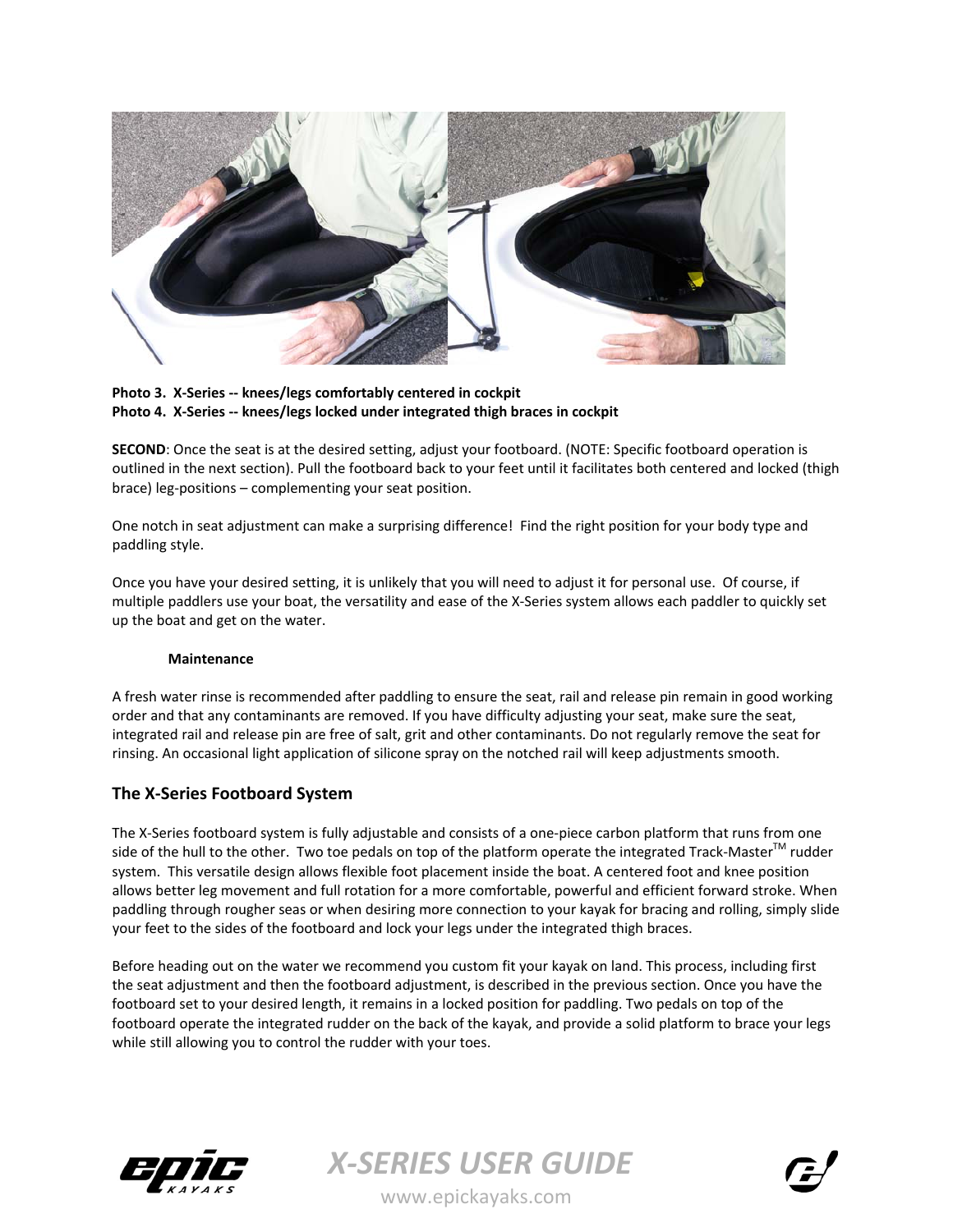#### **Operation**

The footboard runs on two rails molded onto either side of the hull. The rails have notched holes that catch pins coming from the back of the footboard. To adjust the settings of your footboard follow this procedure:

- 1. Reach in the cockpit and place your fingers behind the footboard, leaving your thumb on the front of the footboard. With your fingers feel for a plastic‐coated cord running the length of the backside of the footboard. Grasp this cord with your fingers (photo 5).
- 2. Pull down on the cord behind the footboard with your fingers. The cord controls and releases the pins that anchor the footboard in the rails.
- 3. While holding the cord down, use the palm of your hand to slide the foot board on the rails forward or back to the desired position.
- 4. Once the footboard is in position, let go of the cord. This will release the pins back into the rails.
- 5. Apply pressure to ensure that the holes on the rails capture the pins and lock in the footboard. The rudder lines running through the pedals on top of the footboard are self‐adjusting. Simply set the footboard at the desired setting and you're ready to go.



#### Photo 5. X-Series -- to adjust footboard, grasp and pull down on footboard cord to release pins

It may take one or two tries to find the optimal position, but the luxury of this system is that you can try as many as you like!

#### **Correct Positioning**

To reiterate some general guidelines, we recommend positioning the adjustable seat first, to allow both centering your knees comfortably in the cockpit and sliding your legs under the thigh braces quickly and easily. Once the seat is positioned, adjust the footboard to serve as a solid platform and allow comfortable operation of the toe pedals.

#### **Maintenance**

The X-Series footboard is very user friendly and you should not encounter any problems with its operation. Routinely rinsing the footboard and rails after use will keep salt, sand and other contaminants from collecting and hindering the action of the footboard. A light application of silicone spay applied to the notched rails once or twice a season will keep your footboard moving smoothly.





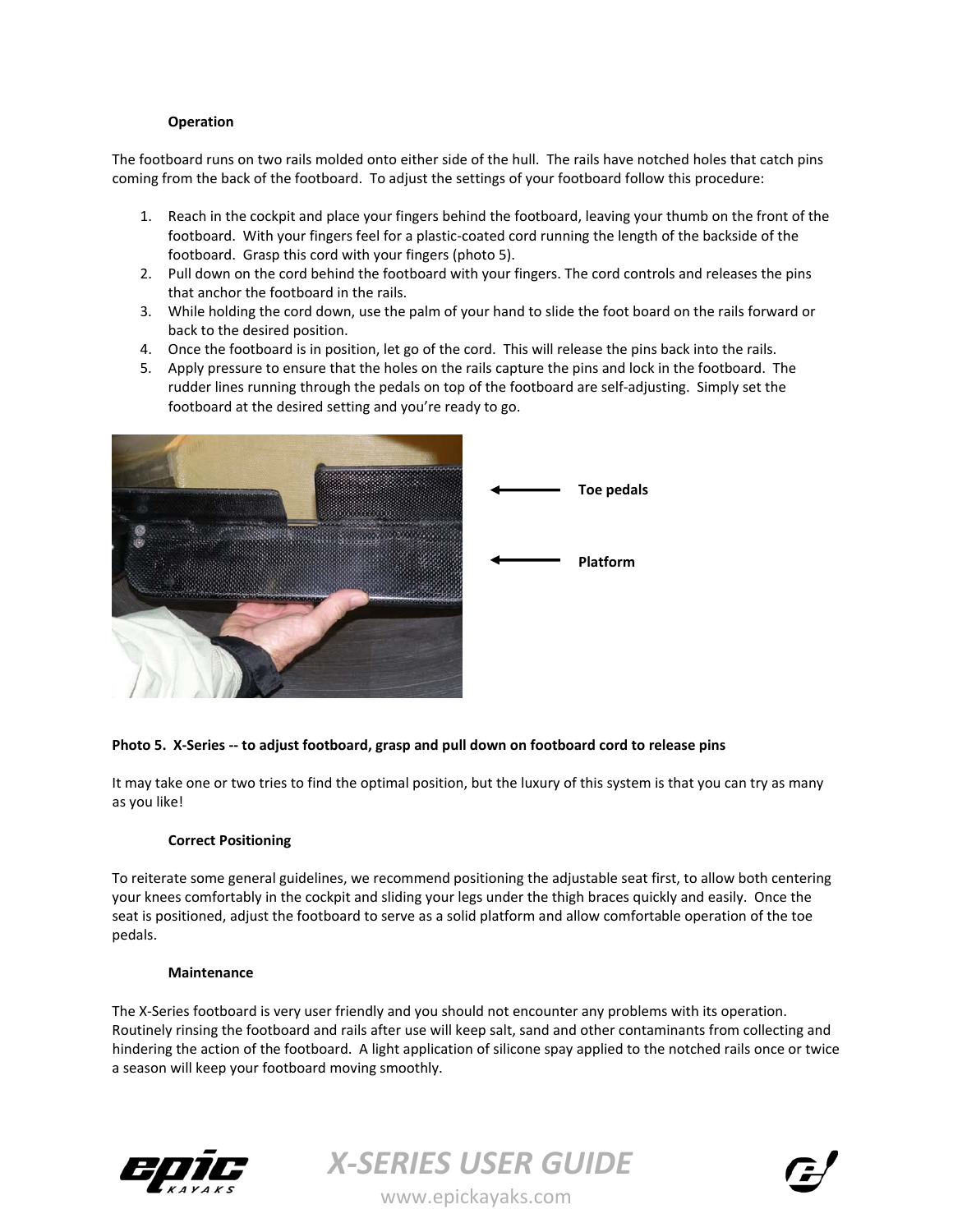# **X‐Series Backband**

The final adjustment, if needed, is the backband. Once the seat and footboard are adjusted, and using good paddling posture, determine whether the backband sits comfortably at your lower back. The fit of the backband is personal preference.

#### **Operation**

To loosen or tighten the backband, use the straps, buckles and slack adjusters located at either side of the seat (photo 6). In addition, there are three pin settings for the backband vertical height. The vertical height pin and holes are located on the lower back side of the backband (photo 7). This is a less common adjustment, but one that is easy to do if you have a preference. NOTE: Be careful not to sit directly on the backband when entering and exiting your kayak!

#### **Maintenance**

To ensure the best performance and longevity from your backband and associated hardware, a basic fresh water rinse after paddling is recommended, particularly when paddling in salt water.



**Photo 6. X‐Series – straps and buckles for adjusting backband Photo 7. X‐Series – vertical height pin and three adjustment holes on backband**

## **Benefits of a Rudder**

Many sea kayakers think it is "bad" to use a rudder. The concerns usually stated are:

- 1. A rudder will create more drag and slow the kayak down.
- 2. The rudder is a crutch, and a good paddler should be able to paddle without one.
- 3. The pedal system used with a rudder prevents the proper use of legs while paddling.
- 4. The rudder can potentially break.

Below these claims are examined one by one, followed by a discussion on when a rudder is important.

It is true that a rudder creates drag in the water. However this drag is greatly overestimated by many. A well‐ designed rudder will add less than 2% total drag to a kayak. In comparison, modifying your stroke to correct or maintain your course results in a 30% to 70% forward power loss! Very minor corrections will result in 5% to 10% less power than a fully efficient forward stroke. Even good paddlers in calm water subconsciously make very minor corrections on many of their strokes. It is actually much more efficient to take a consistent 2% drag increase than





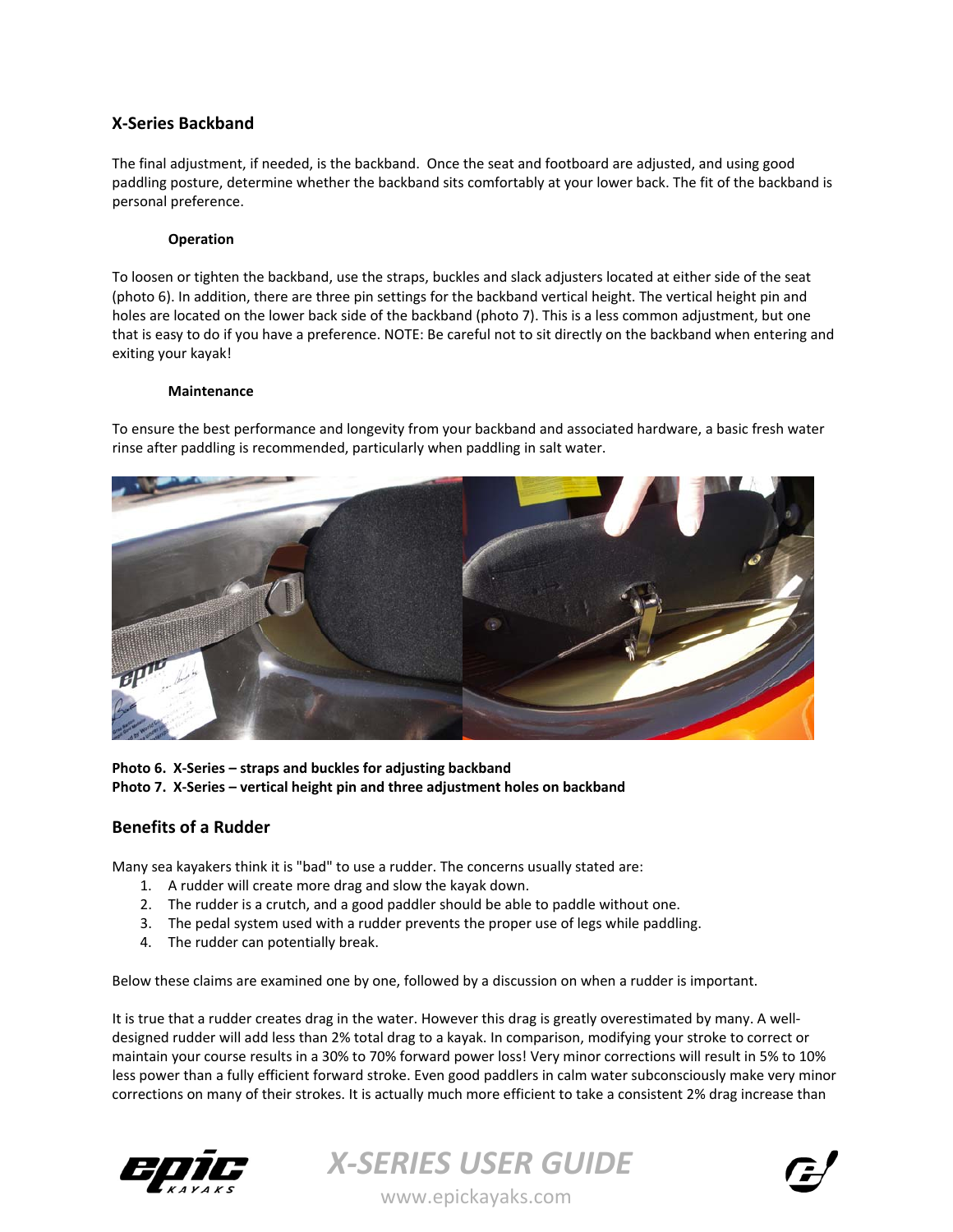to lose an average of 5% or more forward power on your stroke. All top flatwater paddlers and open‐ocean racers use rudders, as they have proven time and time again in competition to be more efficient than a skeg or going without a rudder. Olympic sprint races are held on a straight course in calm water and rudders are optional. However, you would be hard-pressed to find anyone paddling without a rudder in high-level competitions. They know that the fastest way to paddle is to put maximum focus on an efficient forward stroke and let the rudder ensure they are traveling in a straight line. In the same way, engineers have found it much more efficient to use a rudder on an airplane, rather than attempt to turn the engines for directional control. Concern over drag is no reason not to use a rudder.

Rudder use does not indicate whether someone is a "good" paddler. We feel everyone should be comfortable paddling with and without a rudder. Learn to edge your kayak and use your paddle to help steer. These techniques in combination with a rudder give you even more precise control. From a personal preference standpoint, if some prefer paddling without a rudder, that's fine. However, most people will find that a rudder helps them paddle more easily and efficiently in all conditions.

The old style push‐pull steering systems prevented the proper use of legs while paddling. An efficient forward stroke involves pushing with the same‐side leg at the catch. The old‐style pedal systems could cause a paddler to over steer on each stroke. New steering systems have pedals that are independent of the footbrace. Paddlers can push with the main part of the foot, and use the toes for steering. Modern efficient pedal systems allow proper use of leg drive and control of a rudder at the same time.

Finally, yes, a rudder can break. However, a well‐designed and maintained rudder system will rarely cause problems. Check your rudder, lines, and pedals from time to time to ensure they are in good working order and replace anything that is worn. This is especially true before a long trip or important race. At Epic, we continue to work to ensure new steering systems will be even more reliable and trouble-free in the future.

While a rudder is a convenience for calm-water paddling, it will definitely change your experience for the better in rough or windy conditions. A good paddler travelling in downwind waves can cut back and forth to find the best wave positions, maximizing surfing gains — while those without a rudder or using a skeg often find themselves fighting a sideways broach. Experienced ocean paddlers, such as Oscar Chalupsky, are masters at this and will leave a rudderless paddler in their wake!

At Epic Kayaks our aim is to use technology to give you a more efficient and enjoyable paddling experience. We challenge the outdated theory held by many that because early Aleutian and Greenland kayaks did not have rudders, there is no place for them on modern kayaks. Early automobiles had hand‐crank starters and wooden wheels. You rarely see people driving these today, as technology advances have made driving a car much easier, safer, and more accessible for everybody. Likewise there is nothing wrong with using an efficient rudder to help you enjoy your paddling experience. Most people will find that a rudder will help them paddle more easily and efficiently in all conditions. Ultimately, the choice of whether and when to use a rudder is up to you.

# **Track MasterTM Steering System**

The Epic Track Master™ Steering System is a proprietary rudder system and was introduced in conjunction with the new X‐Series cockpit and footboard designs. It works in a similar fashion to an airplane steering system. The stern of the boat pivots to redirect water flow along the stern of the kayak. All rudder components and lines are neatly contained within the hull, eliminating the hassles and hazards of exposed rudder systems. To add extra traction, a small fin extends from the bottom of the rudder, adding positive and reliable control. The Track Master $TM$  fin is positioned much farther forward on the hull compared to an overhanging rudder, improving performance in water conditions that may leave the stern and an overhanging rudder high and dry out of the water. The fin is durable, low profile and does not catch weeds, and is suitable for sandy beach launches.



*X‐SERIES USER GUIDE*  www.epickayaks.com

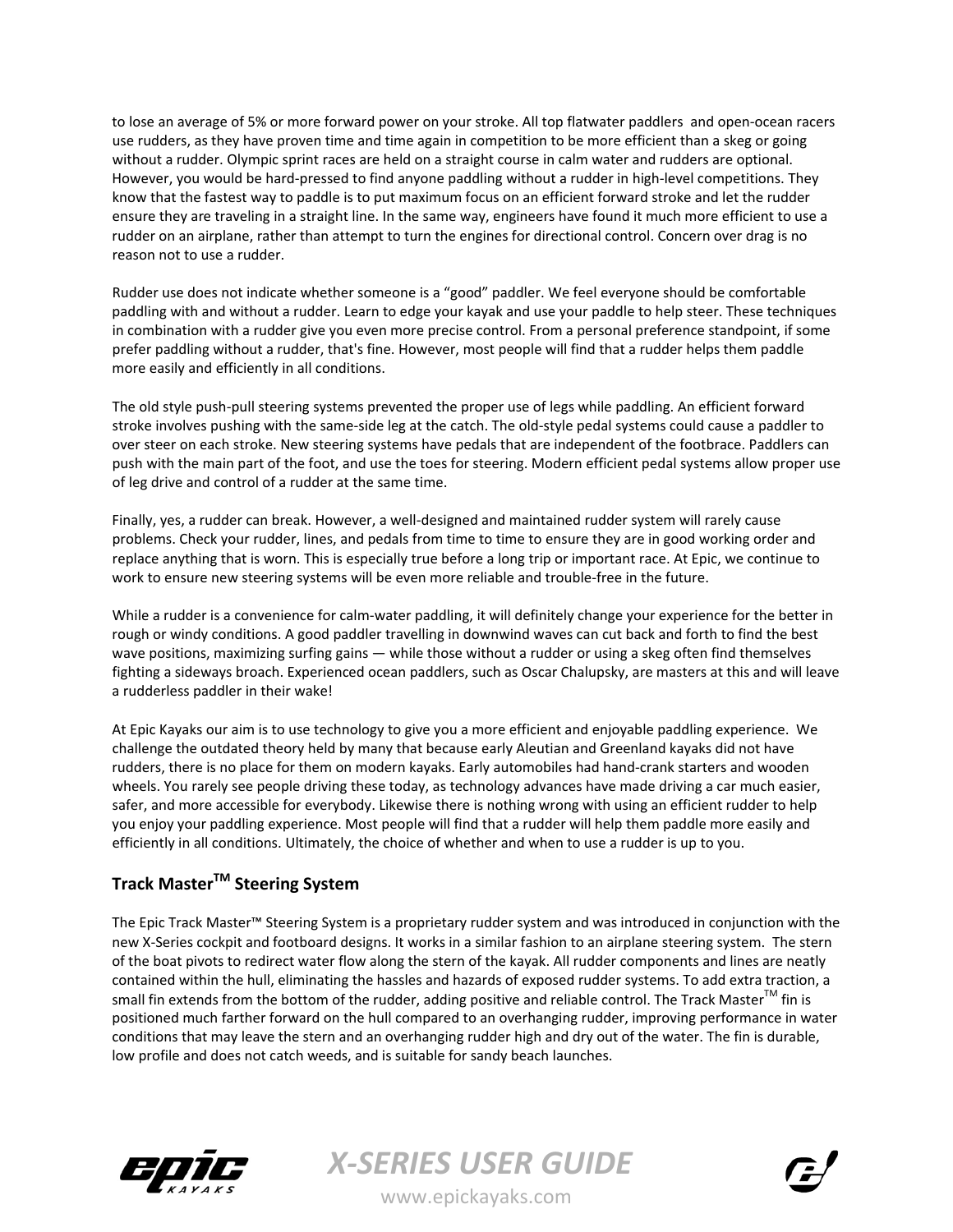## **X‐Series ‐‐ Track MasterTM rudder**

#### **Operation**

Remember that rudders are not meant to serve as the sole means of maneuvering your kayak. The rudder on your kayak is an enhancement, a feature that helps you paddle with ease and efficiency. Instead of thinking of the rudder as a way to turn right and left, think of it as means of staying on course. As you paddle, particularly in open water conditions, there are forces (wind, waves, currents) acting on you and your kayak. A rudder allows you to better counter these forces, without sacrificing your forward stroke. You can keep your focus on paddling and forward progress; manipulating the rudder allows you to stay on course from A to B.

The Track Master™ is operated with two toe pedals located on top of the X‐Series footboard. This "gas pedal" type system is extremely easy to operate. To turn the bow of the kayak to the right, simply push the right toe pedal forward. To bring it back to center, push the left pedal forward until the two pedals are back in line vertically (and vice versa to turn the bow to the left.)

While underway the rudder does not lock in a fixed center position. To keep the rudder centered and "neutral" keep equal pressure on the toe pedals, keeping them both in line. This is a very natural and comfortable position, and allows for instant corrections while paddling.

Do not over‐correct with your rudder! The Track Master™ is very responsive. While underway, start your corrections in small increments, with small adjustments to the rudder, and then correct accordingly. Pushing the pedals back and forth aggressively will only frustrate you and keep the boat from finding the line you want!

#### **Correct Positioning**

The rudder is controlled with rudder lines that run from the footboard back to a spreader bar in the stern. The spreader bar is accessed by removing the small, round rudder access cover at the very stern of the boat. The cover loosens in a counter‐clockwise direction.

Inside, the rudder lines are tied off on the spreader bar. Stand at the stern of your kayak and look toward the bow; the right pedal line is on your right, and left pedal line is on your left (photo 9). If you ever notice unevenness in your rudder pedals, or you want to adjust the pedal angles for more comfort, adjustments are made at the spreader bar. **Example:** the right toe pedal is angled too far forward, causing discomfort and keeping the rudder out of line. **Solution:** Have someone hold both pedals in line and even with each other at your desired angle. While they hold the pedals steady, untie the right rudder line from the spreader bar, and pull up the slack so that the tension is even. Make sure that the rudder is perfectly straight, and then retie the rudder line to the spreader



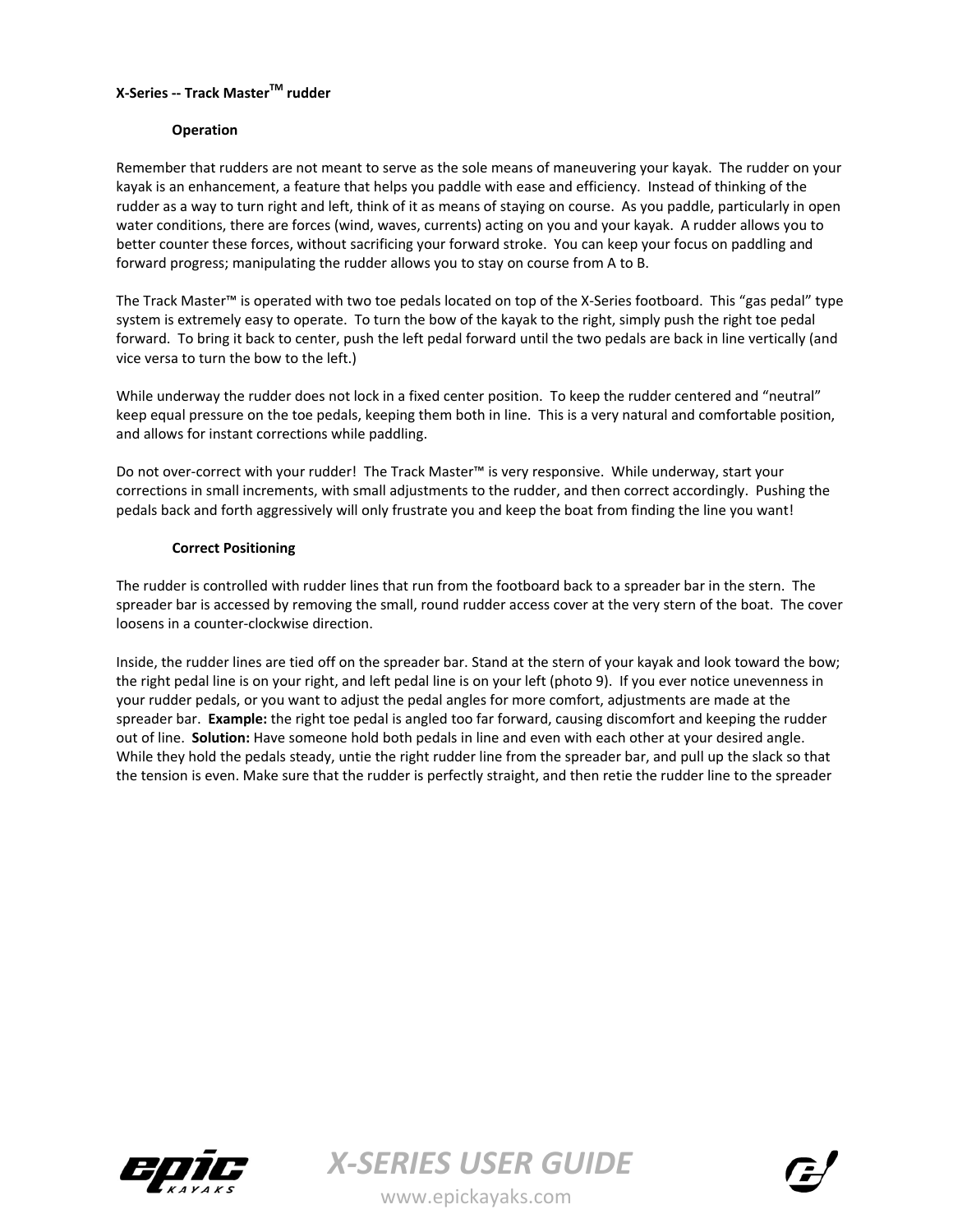bar. It's that easy! This method can be used anytime you want to make pedal adjustments and/or fine tune the rudder alignment. Be sure to replace the rudder access cover and hand tighten in a clockwise direction.



**Photo 9. X‐Series ‐‐ spreader bar and pedal lines**

#### **Maintenance and Removal**

Maintaining and working with the Track Master™ rudder is easy. The rudder is low profile, unobtrusive and hassle free. There is little hardware and few moving parts to worry about. Remove the cover and rinse the rudder in fresh water after you paddle. To completely remove the rudder from your boat for maintenance or repair, begin by opening the rudder access cover (loosen in a counter‐clockwise direction). On top of the spreader bar is a bolt (13mm) holding the rudder in place. Unfasten this bolt (counter‐clockwise) and the rudder will detach, allowing you to remove the whole piece completely (photo 10). Reattach the rudder by fastening the bolt back in place.



**Photo 10. X‐Series ‐‐ rudder removal – loosening 13 mm bolt**





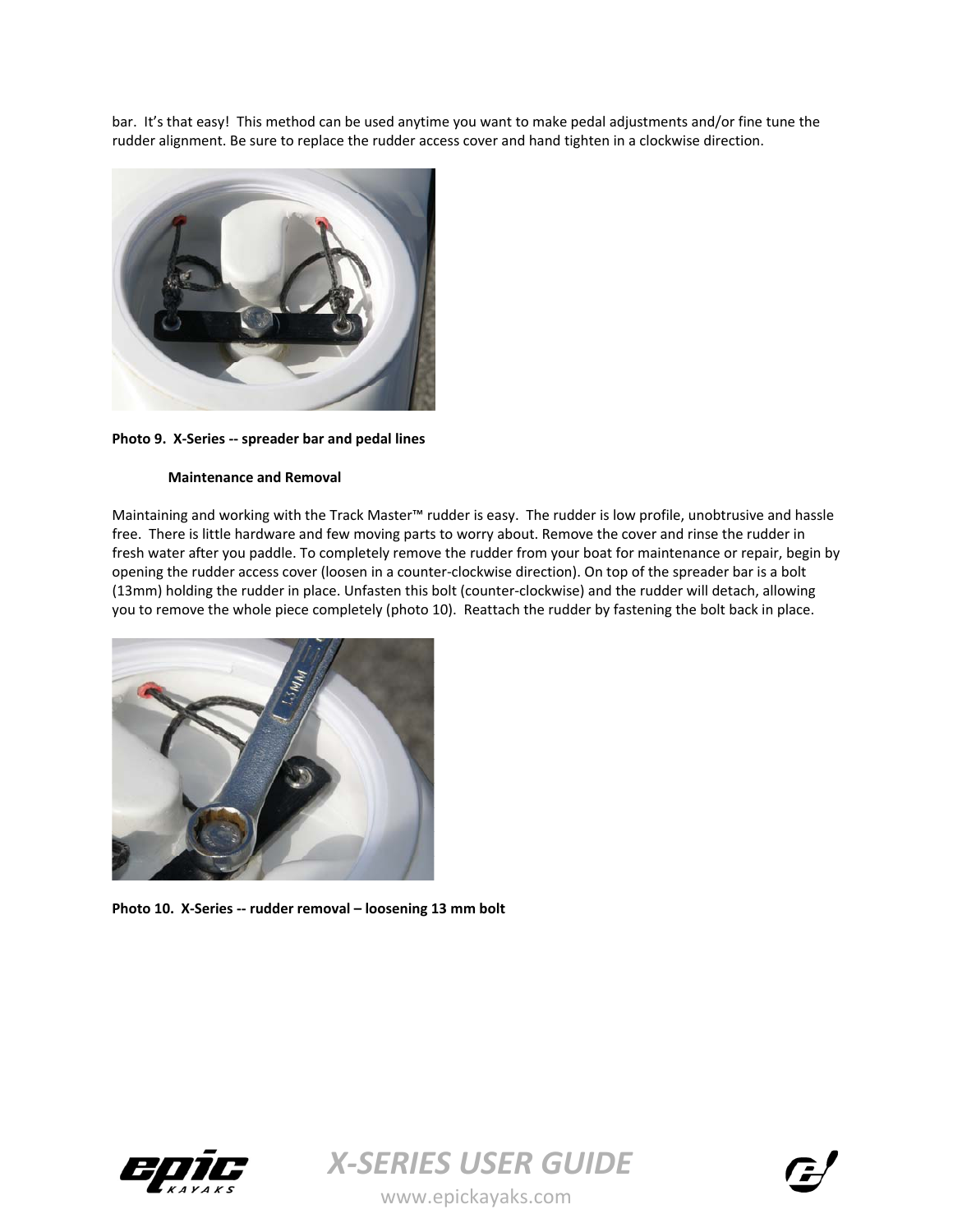# **X‐Series Storage Hatches**

Epic X‐Series kayaks come equipped with two bulk‐headed storage hatches. The bow and stern hatches provide ample protected space for your personal belongings, and provide positive flotation for your kayak (a critical safety feature in the event of capsize.)

Kayak hatches are designed to be dry and keep water out, but remember that this is a boat…never underestimate water's ability to find its way in!

Before placing gear in your kayak, always pack and properly seal your valuables and other storage items in "dry bags" or boxes/containers specifically designed for this purpose. When sealed in your hatch, this protection will ensure that even miniscule amounts of water will not reach and potentially damage your belongings.

The outside edges of the hatch covers are lined with a rubber seal that fits into the hatch deck contour, preventing water from entering the compartment. Two hatch straps fasten down to create a tight seal and keep each hatch cover firmly in place.

#### **Operation**

To release , open 4 hatch levers, open the hatch cover and access the compartment:

- 1. Flip the 4 plastic levers over the hatch.
- 2. Reverse the steps to re‐fasten the hatch cover in place.

#### **Maintenance**

Check the hatches frequently to make sure your levers are in good working order. Rinse them thoroughly with fresh water after paddling, particularly when paddling in salt water. Look inside the hatches periodically, particularly after rolling practice or a rough water session, or when storing your kayak outdoors in the rain. Sponge out any water that may have seeped in. Make sure the hatch cover rubber seals remain sound and intact by keeping them clean and free of salt, sand and contaminants. A light layer of *303 Protectant*, or a similar product, applied with a clean cloth, will help to keep the rubber seals in good condition.



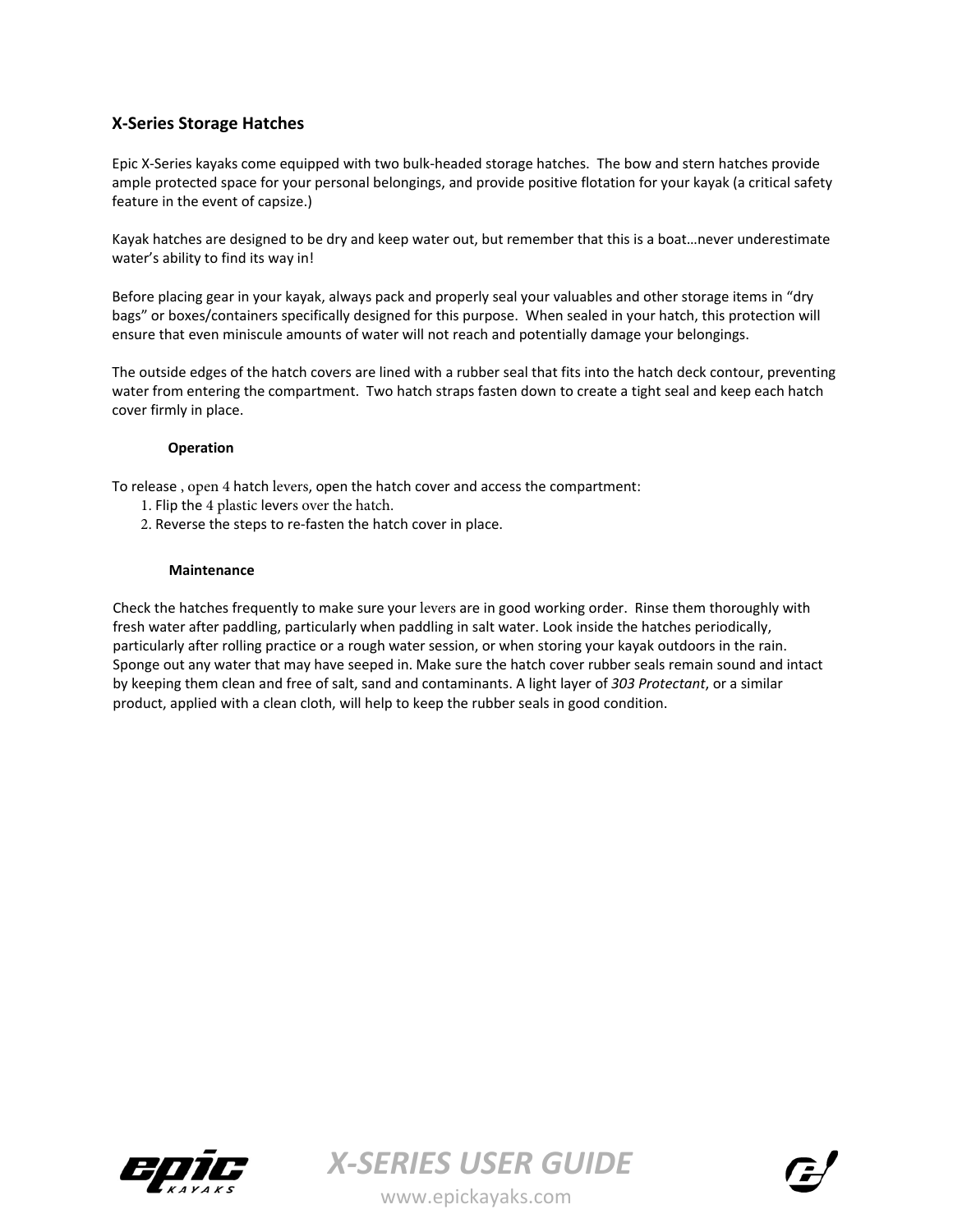# **X‐Series Deck Rigging**

X‐Series kayaks are equipped with a full set of deck rigging, including deck bungees and perimeter safety lines. The elastic deck bungees fastened in front of and immediately behind the cockpit are there for safety and to provide extra storage space. Store items for immediate convenient access, or store those things that simply won't fit into the storage hatches. This might include items such as a spare paddle, safety gear, or maps and charts. The bungee located immediately behind the cockpit may be used as part of a paddle float‐assisted self‐rescue.

The non-elastic perimeter deck cords are an important safety feature. In the event of a wet exit, the perimeter deck lines are the quickest and easiest way to grab your kayak and hold onto it, while you collect yourself and prepare for a self or assisted rescue.

#### **Maintenance**

Check all bungee and perimeter safety lines periodically to make sure there are no weaknesses, cuts or abrasions. If you find a faulty line or bungee on your boat, replace it immediately. Give all deck rigging and lines a quick rinse with fresh water after paddling, especially when paddling in salt water, to remove salt, sand and any other materials.



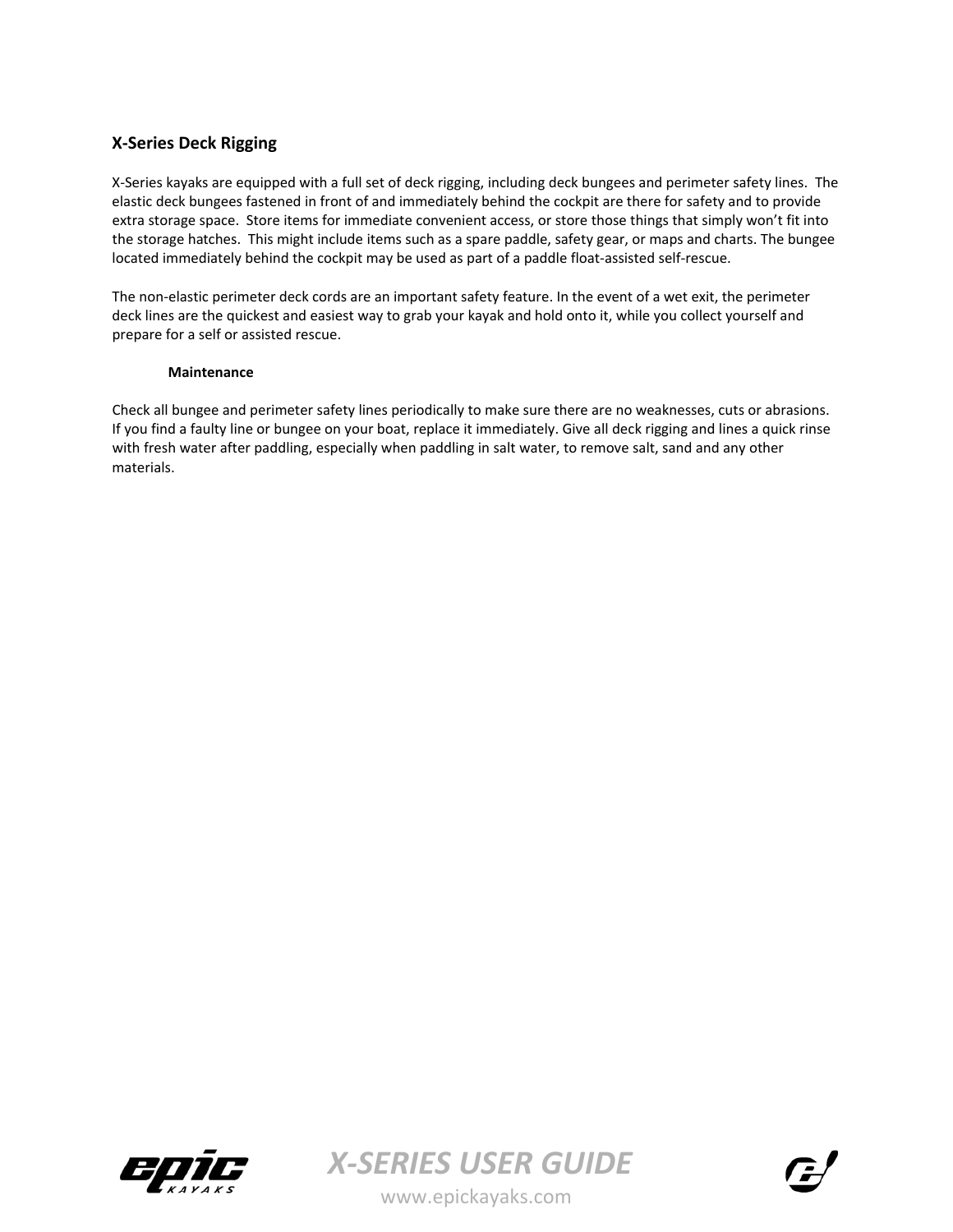# **Overall Kayak Care**

Your Epic kayak is for the most part "wash and wear." If done on a regular basis, kayak maintenance should be minimal, consume little time and can actually be an enjoyable part of paddling. Routine maintenance not only takes care of your boat, but helps you foster a bond with your kayak. After all, your kayak needs to take care of you as well. It's an important relationship!

Perhaps the simplest (yet important) task is washing your kayak. This should be routine and automatic, especially after every saltwater or beach paddling session. A good rinse with fresh water is all it takes. It is essential to keep the cockpit and its components (seat, foot pedals, etc.) clear of salt and grit to prevent corrosion and jamming of the parts. For a more detailed cleaning, dish washing soap or mild boat cleaners can be used to remove any dirt, grime or stains. We use a product called *Roll‐Off*. It is very effective, biodegradable and comes in a convenient spray bottle.

Occasionally look your boat over thoroughly, on the exterior and interior. On the exterior look for any damage or cracks, make sure there are no structural problems. You're bound to find scratches. Sometimes a very fine buffing compound or polishing compound can help remove scratches, but usually it is better to leave them alone. Check the condition of all deck lines and bungee cords as well as handles and hatch straps. Be sure to replace anything worn or frayed, tighten any hardware that is loose, and contact your local dealer for advice on repair work that needs to be done.

Protecting your kayak from harmful UV rays will keep it sound and looking its best for many years. There are a number of products available that work well. *303 Protectant* and *UV Tech* are two examples that may be sprayed on the boat then wiped down with a rag. This simple process protects, and restores shine. You only need to do this 3‐4 times a year.

# **Take Special Care of Your Ultra Layup!**

Epic Kayaks is committed to manufacturing the finest kayaks available using only the highest quality materials. If you have purchased an Ultra layup you know they are exceptionally light, but they require more care when handling. Avoid direct impact with hard objects such as rocks, which can dent and/or delaminate the lightweight honeycomb core. Do not tie your Ultra kayak directly onto hard metal racks! Appropriately shaped saddles or padding are required to eliminate stress concentrations when transporting and storing your Ultra layup boat.

# **Storing Your Kayak**

Available storage options obviously depend on your available space. Ideally, store your kayak indoors, in a garage or barn. Your kayak may be on the ground, on wall racks or stands, or suspended from the ceiling (to save space.) For floor storage, use padded saw horses or kayak cradles. In the bow, space the horse or cradle so that the kayak's front bulkhead rests on top of it (about 1/3 distance from the bow). In the stern, place the horse or cradle about halfway between the seat and the stern. For suspended storage, use polypropylene straps that wrap around rafters or hooks in the ceiling, and then loop under the kayak generally in these same locations. Do not use the kayak carry handles for hanging storage.

For outdoor storage use the same padded sawhorses and/or cradles that you would use inside. However, take some additional critical steps to protect your kayak from the elements. Store your kayak out of direct sunlight. Keep rain, snow and ice off your kayak; long-term parking in the shade is not enough. From the hardware store get a weatherproof tarp. Once you know where you want to store the boat, put the storage racks and kayak in place. Create a protective tent with the tarp, using some rope and wooden stakes. You can even use existing fences and trees to tie off if needed. A "tent" is better than wrapping the kayak with the tarp. Wrapping can keep moisture and other contaminants trapped close to the hull. Also, make sure the kayak is well secured and protected from the wind, so it does not blow off your stands and get damaged.





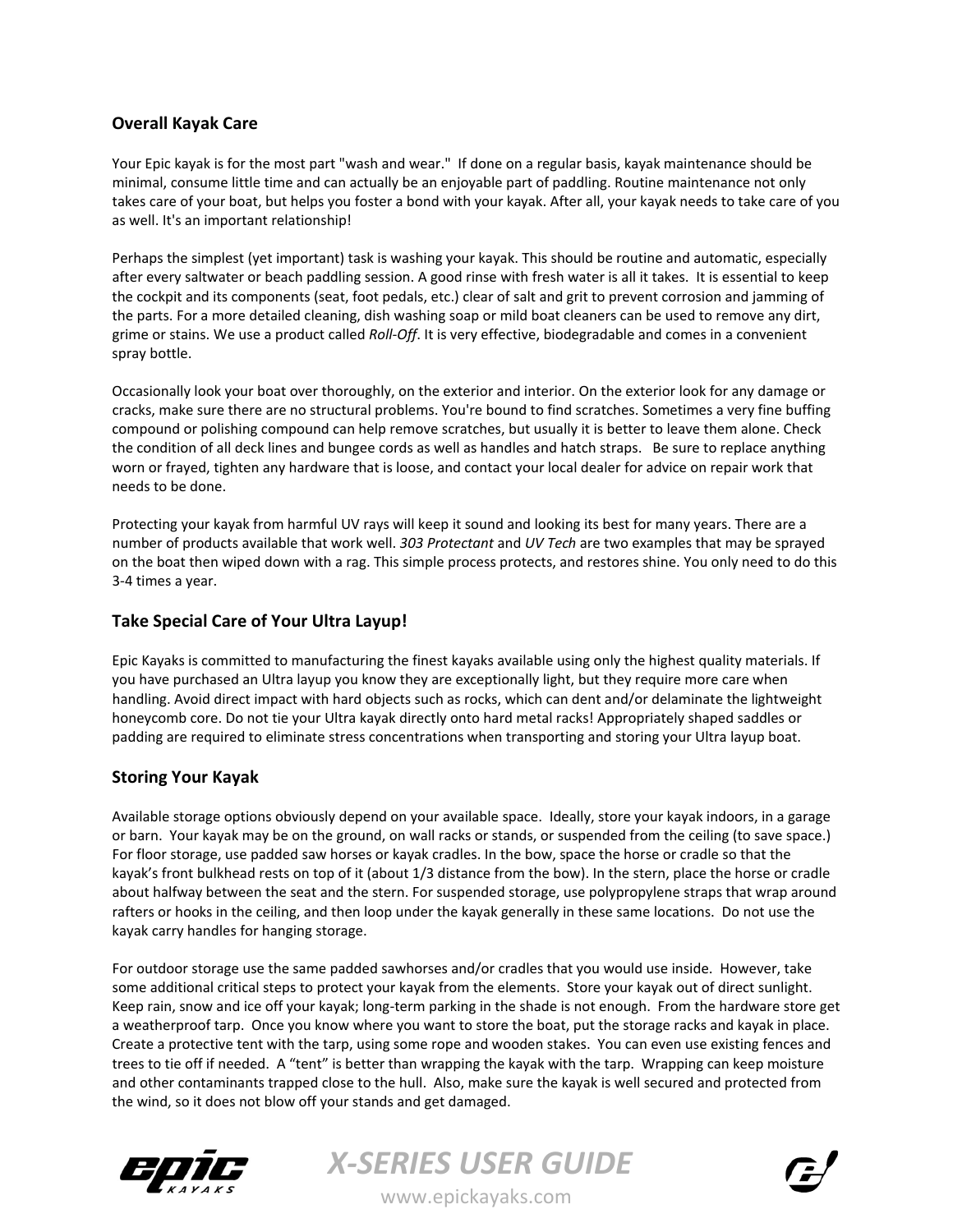Regardless of whether you store your kayak inside or outside, here are a few simple storage points:

- In the bow, space horses, cradles or straps so that the kayak's front bulkhead rests on top of them (about 1/3 distance from the bow). In the stern, place horses, cradles or straps about halfway between the seat and the stern
- Loosen hatch straps to reduce tension, particularly for long term storage (this helps ensure the long life of your hatch seals)
- Make sure the kayak is clean and completely dry, inside and out (especially in cold climates)
- The decision of whether to store your boat in a cover is a personal one, however, use one for long term storage only if you are sure your boat will remain dry
- Use a cockpit cover when storing outdoors (keeps out debris and critters)
- Apply a UV protectant for long term storage

Excellent storage rack options may be found at:

- www.maloneautoracks.com
- www.talic.com

# **Transporting Your Kayak**

Even if you live on the water, eventually you'll have to load up and drive your kayak somewhere. Luckily, there are a great selection of rack systems and car-topping accessories that make kayak transportation a cinch. Many cars, vans and SUV's also now come standard with pretty decent factory roof racks. Transporting your kayak right side up or upside down is personal preference, as is the use of a boat cover. The main objective is to make sure your kayak is securely fastened to whatever rack system you have chosen, and to ensure driver visibility is not compromised. The systems can vary from inexpensive foam blocks to more pricey aftermarket cross bars that incorporate all types of accessories for transporting. We recommend that you talk with your local paddlesports retailer about what roof rack options are available for the vehicle you use. Most retailers will have a variety of options, will be able to install whatever you choose to use on your vehicle and will also show you how to properly secure your kayak.

Below are a few recommended companies to consider for kayak transportation:

- Thule www.thuleracks.com
- Malone www.maloneautoracks.com
- Yakima www.yakima.com

## **Recommended Gear and Accessories**

The following list of accessories and safety items represents essential gear that should be accounted for each time you head out on the water. Having the items on this list will help ensure you have the capability to perform self‐ rescues, signal for help, and will make your overall paddling experience more comfortable and enjoyable. Check with the maritime authorities in your area (e.g. the Coast Guard) to determine applicable sea kayak regulations.

- PFD (Personal Flotation Device)
- Whistle or other sound‐signaling device
- Spray Skirt
- Spare Paddle
- Compass and/or handheld GPS
- Paddle Float
- Hand Pump (for bailing)